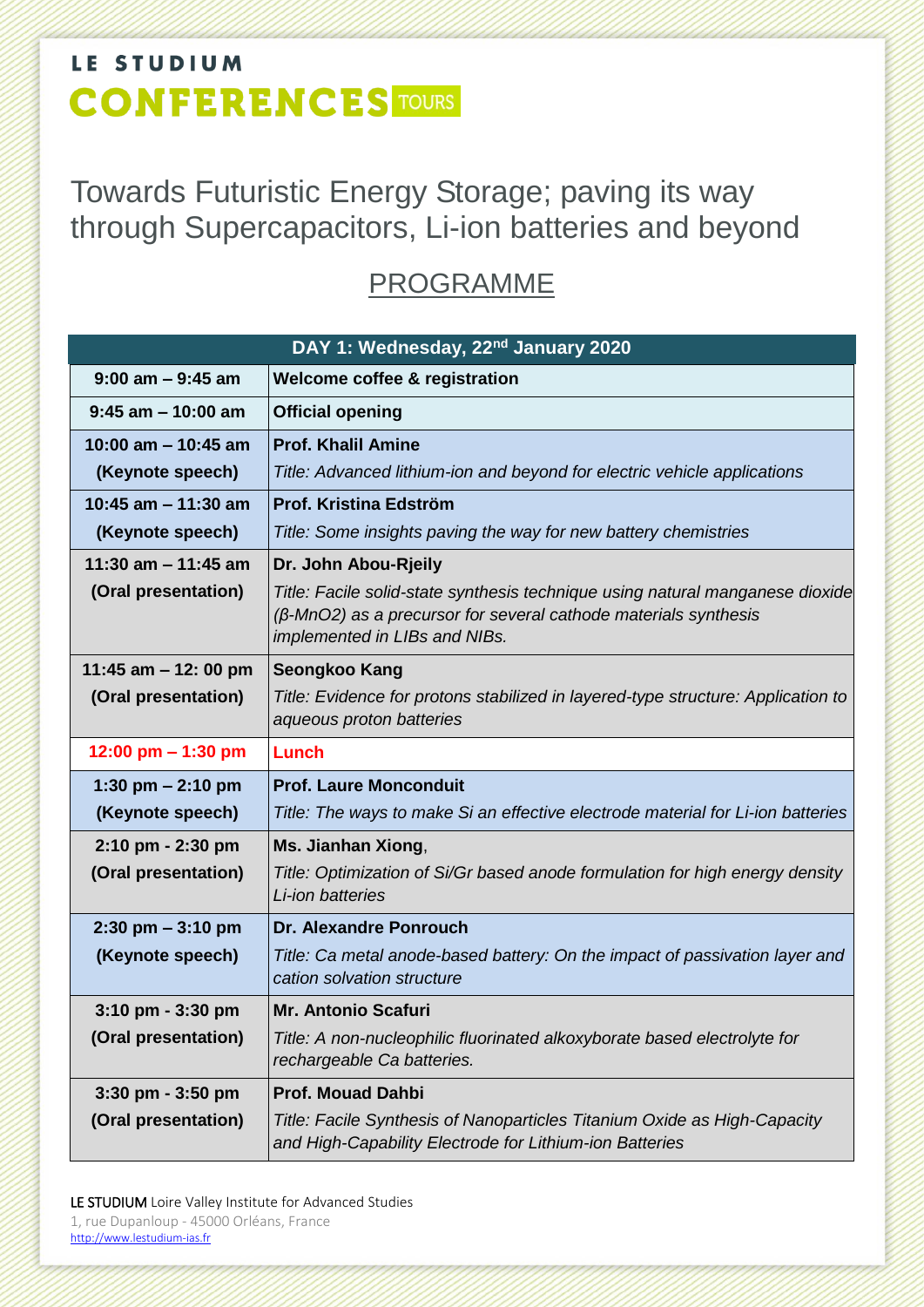| 3:50 pm - 4:15 pm                                             | <b>Coffee Break + Poster session</b>                                                                                                               |
|---------------------------------------------------------------|----------------------------------------------------------------------------------------------------------------------------------------------------|
| 4:15 pm - 4:35 pm<br>(Invited talk)                           | <b>Prof. Ismael Saadoune</b><br>Title: Electrochemical behavior of Na2/3Co1-yMyO2 (M: Ti, Ni, Mn) electrode<br>materials for sodium-ion batteries. |
| 4:35 pm to 4:55 pm<br>(Oral presentation)                     | <b>Ms. Laura Caggiu</b><br>Title: Na-based systems as potential candidates Na-Ion-Conductors for<br>Sodium secondary batteries                     |
| 4:55 pm - 5:15 pm<br>(Oral presentation)<br>5:15 pm - 5:30 pm | Dr. Alexey Koposov<br>Title: Microscaled crystalline silicon: the challenge for Li-ion batteries<br><b>Mr. Abdelwahed CHARI</b>                    |
| (Oral presentation)                                           | Title: A High Energy Density New Phosphate-Based Material for Sodium Ion<br><b>Batteries</b>                                                       |
| 5:30 pm - 6:10 pm<br>(Keynote speech)                         | Prof. Teófilo Rojo<br>Title: Developments in Na technologies: pathways to progress                                                                 |
| $6:30$ pm $- 7:30$ pm                                         | Prof. Dominique Guyomard, Public lecture (in French)<br>Le stockage de l'énergie électrique. Applications, technologies et challenges              |
| $8:00 \text{ pm} - 10:00 \text{ pm}$                          | Wine & cheese cocktail - Tours City Hall                                                                                                           |

| DAY 2: Thursday, 23rd January 2020          |                                                                                                                                                  |  |
|---------------------------------------------|--------------------------------------------------------------------------------------------------------------------------------------------------|--|
| $08:15$ am $-8:30$ am                       | <b>Welcome coffee</b>                                                                                                                            |  |
| 8:30 am - 9:10 am<br>(Keynote speech)       | <b>Prof. Petr Novak</b><br>Title: In Situ and Operando Techniques for Characterization of<br>Interfaces and Interphases in Lithium-Ion Batteries |  |
| $9:10$ am - $9:50$ am<br>(Keynote speech)   | Dr Gwenaëlle Rousse<br>Title: Li-ion batteries materials: the use of powder diffraction                                                          |  |
| $9:50$ am - 10:05 am<br>(Oral presentation) | Ms. Ludivine Afonso de Araujo;<br>Title: Lithium plating in Li-ion batteries by operando <sup>7</sup> Li Nuclear<br><b>Magnetic Resonance</b>    |  |
| 10:05 am - 10:45 am<br>(Keynote speech)     | <b>Dr. Bernard Lestriez</b><br>Title: Binder based on coordination chemistry to improve the<br>electrochemical performance of Si electrodes      |  |
| 10:45 am - 11:05 am                         | <b>Coffee Break</b>                                                                                                                              |  |
| 11:05 am - 11:45pm<br>(Keynote speech)      | Prof. Shinichi Komaba<br><b>Title:</b> High-energy design of Na- and K-ion batteries as "Beyond Li-<br>ion"                                      |  |
| 11:45 am $-$ 12:00 pm                       | Mr. Gabriele Lingua                                                                                                                              |  |

LE STUDIUM Loire Valley Institute for Advanced Studies 1, rue Dupanloup - 45000 Orléans, France [http://www.lestudium-ias.fr](http://www.lestudium-ias.fr/)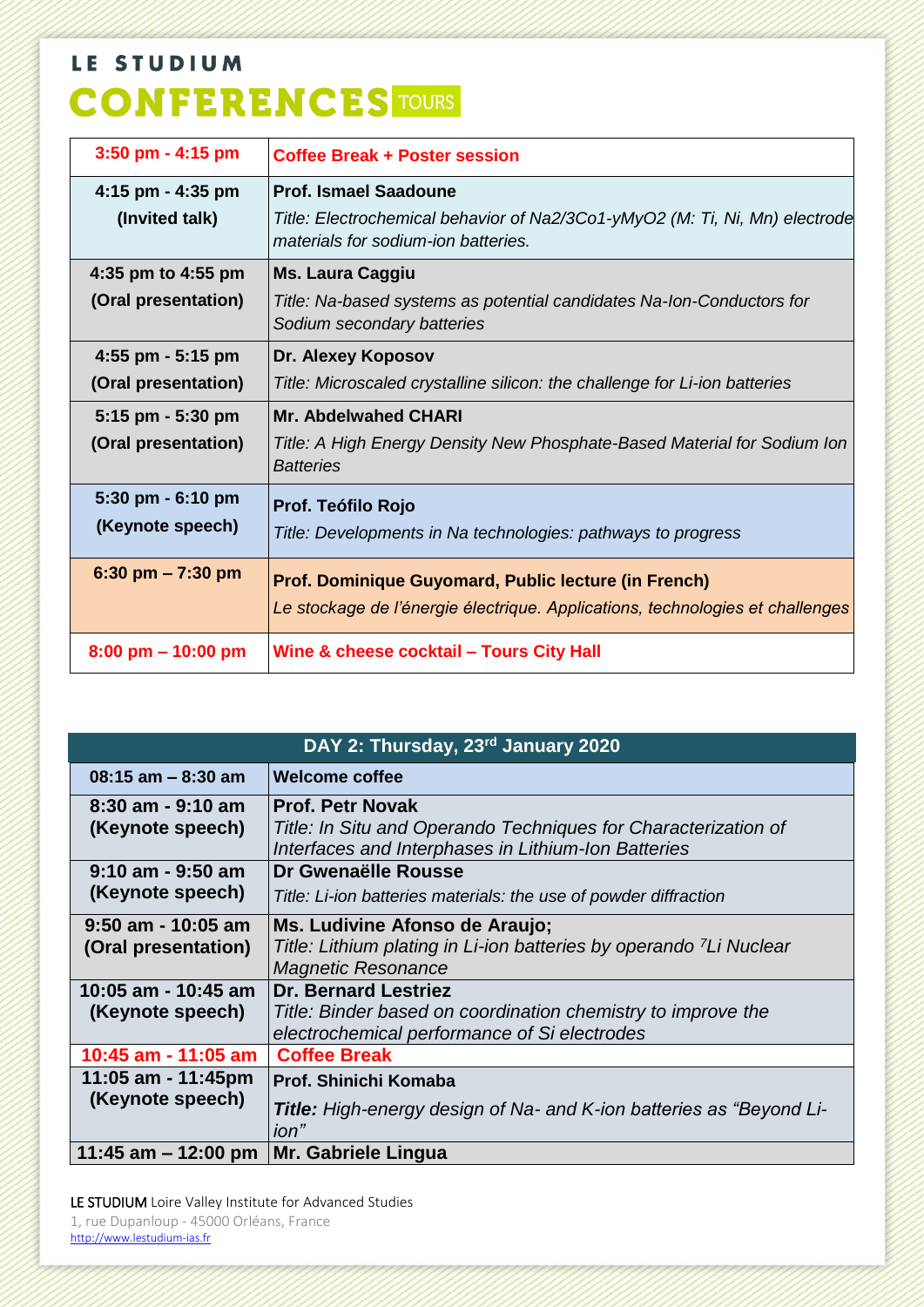| (Oral presentation)                        | Title: Innovative single-ion conducting solid electrolytes for safe, high<br>performing energy storage devices                                                                         |
|--------------------------------------------|----------------------------------------------------------------------------------------------------------------------------------------------------------------------------------------|
| 12:00 pm - 12:15 pm<br>(Oral presentation) | Dr. Pierre Alexandre Martin<br>Title: Structure and interactions in localized highly concentrated<br>electrolytes for rechargeable calcium batteries                                   |
| 12:15 pm - 1:30 pm                         | Lunch                                                                                                                                                                                  |
| 1:30 pm - 2:10 pm<br>(Keynote speech)      | Prof. François Béguin<br>Title: Internal hybridization of electrodes: an elegant way to enhance<br>the energy stored in electrochemical capacitors                                     |
| 2:10 pm - 2:25 pm<br>(Oral presentation)   | Mr. Guillaume Ah-lung<br>Title: Optimization and synthesis of manganese dioxide with different<br>morphologies and structures for aqueous supercapacitors operating at<br>high voltage |
| 2:25 pm - 2:45 pm<br>(Invited talk)        | Dr. Alain Pénicaud:<br>Title: From Food Waste to Supercapacitors and Non Precious Metal<br>Electrocatalysts for the Oxygen Reduction & Evolution Reactions.                            |
| 2:45 pm - 3:00 pm<br>(Oral presentation)   | <b>Mr. Mathieu Deschanels</b><br>Title: Electrochemical evidence of the modification of carbon materials<br>with anthraquinone moiety by a Diels Alder process.                        |
| 3:00 pm - 3:40 pm<br>(Keynote speech)      | <b>Prof. Patrik Johanson</b><br>Title: Pure, Hybrid and Polymerized Ionic Liquid Based Electrolytes:<br><b>From Fundamentals to Application</b>                                        |
| 3:40 pm - 4:20 pm                          | <b>Coffee Break + Poster session</b>                                                                                                                                                   |
| 4:20 pm - 5:00 pm<br>(Keynote speech)      | <b>Prof. Robert Dominko</b><br>Title: Multivalent organic batteries                                                                                                                    |
| 5:00 pm - 5:40 pm<br>(Keynote speech)      | Dr. Rongying Lin<br>Title: Ionic liquids-based electrolytes for next generation energy<br>storage devices                                                                              |
| 6:00 pm $- 7:30$ pm                        | Guided visit of the city centre - Departure from the City Hall                                                                                                                         |
| 7:30 pm                                    | Social dinner - Restaurant La Cave<br>Departure by bus from the Municipal Library (André Malraux Avenue)<br>Please make sure you have registered                                       |